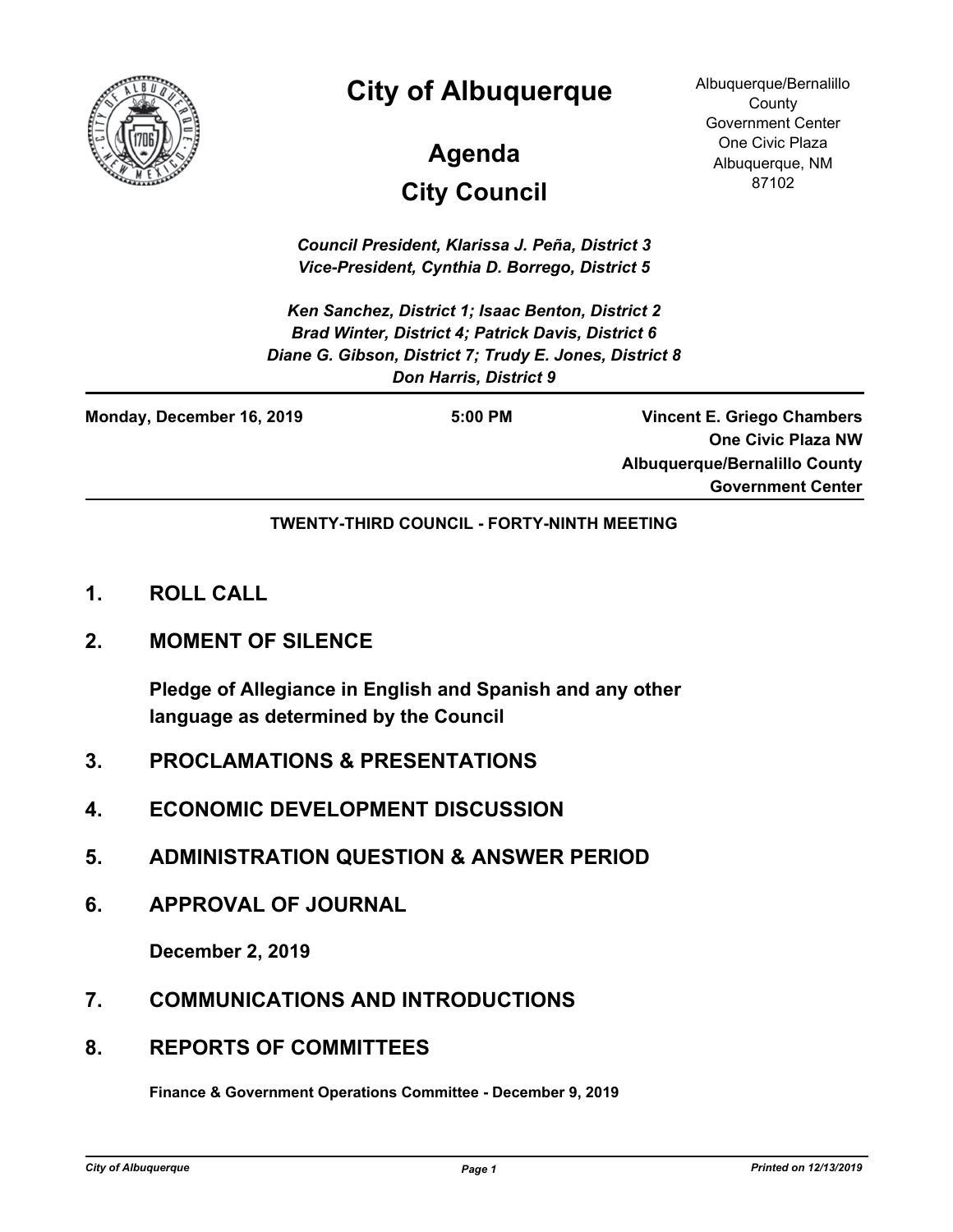### **9. CONSENT AGENDA: {Items may be removed at the request of any Councilor}**

- **\*a.** [EC-19-479](http://cabq.legistar.com/gateway.aspx?m=l&id=/matter.aspx?key=11734) Approving an Agreement with Eastern Research Group, Inc.
- **\*b.** [EC-19-485](http://cabq.legistar.com/gateway.aspx?m=l&id=/matter.aspx?key=11744) Mayor's Recommendation of Award for "Aviation Project Management Services"
- **\*c.** [EC-19-498](http://cabq.legistar.com/gateway.aspx?m=l&id=/matter.aspx?key=11761) Declaring the Rosenwald Building Condominiums First and Second Floor and segregated 2/3 of basement, limited common areas on floors one and two and proportionate use of common areas Not Essential for Municipal Purposes
- **d.** [EC-19-508](http://cabq.legistar.com/gateway.aspx?m=l&id=/matter.aspx?key=11784) Mayor's Appointment of Ms. Brittany Schulman To The Commission On American Indian And Alaska Native Affairs
- **e.** [EC-19-509](http://cabq.legistar.com/gateway.aspx?m=l&id=/matter.aspx?key=11785) Mayor's Appointment of Ms. Jessie M. Calero To The Americans With Disabilities Act Advisory Council
- **f.** [EC-19-510](http://cabq.legistar.com/gateway.aspx?m=l&id=/matter.aspx?key=11786) Mayor's Appointment of Mr. Rodney E. Bowe To The Public Safety Tax Advisory Board
- **g.** [EC-19-511](http://cabq.legistar.com/gateway.aspx?m=l&id=/matter.aspx?key=11787) Mayor's Appointment of Ms. Memar D. Ivy To The Youth Advisory Council
- **h.** [EC-19-512](http://cabq.legistar.com/gateway.aspx?m=l&id=/matter.aspx?key=11788) Mayor's Appointment of Dr. Maggie George To The Commission On American Indian And Alaska Native Affairs
- **i. [EC-19-513](http://cabq.legistar.com/gateway.aspx?m=l&id=/matter.aspx?key=11789)** Mayor's Appointment of Ms. Rebecca Riley To The Commission On American Indian And Alaska Native Affairs
- **j. [EC-19-514](http://cabq.legistar.com/gateway.aspx?m=l&id=/matter.aspx?key=11790)** Mayor's Appointment of Mrs. Brandi Stone To The Library Advisory Board
- **k.** [EC-19-515](http://cabq.legistar.com/gateway.aspx?m=l&id=/matter.aspx?key=11791) Mayor's Appointment of Mr. Alex Montano To The Albuquerque Energy **Council**
- **l.** [EC-19-516](http://cabq.legistar.com/gateway.aspx?m=l&id=/matter.aspx?key=11792) Mayor's Appointment of Dr. Scott D. Crago To The Greater Albuquerque Recreational Trails Committee
- **m.** [EC-19-517](http://cabq.legistar.com/gateway.aspx?m=l&id=/matter.aspx?key=11793) Mayor's Reappointment of Dr. Lloyd Lee To The Commission On American Indian And Alaska Native Affairs
- **n.** [EC-19-518](http://cabq.legistar.com/gateway.aspx?m=l&id=/matter.aspx?key=11794) Mayor's Recommendation Of Mullen Heller Architecture PC For Architectural Services For The Emergency And Homeless Housing Facility
- **o.** [EC-19-519](http://cabq.legistar.com/gateway.aspx?m=l&id=/matter.aspx?key=11795) Mayor's Recommendation of WHPacific Inc. for Architectural On-Call Services for the Aviation Department at the Albuquerque International Sunport and the Double Eagle II Airport
- **p.** [EC-19-520](http://cabq.legistar.com/gateway.aspx?m=l&id=/matter.aspx?key=11798) Mayor's Appointment of Mr. Manilal (Manu) Patel to the Public Safety Tax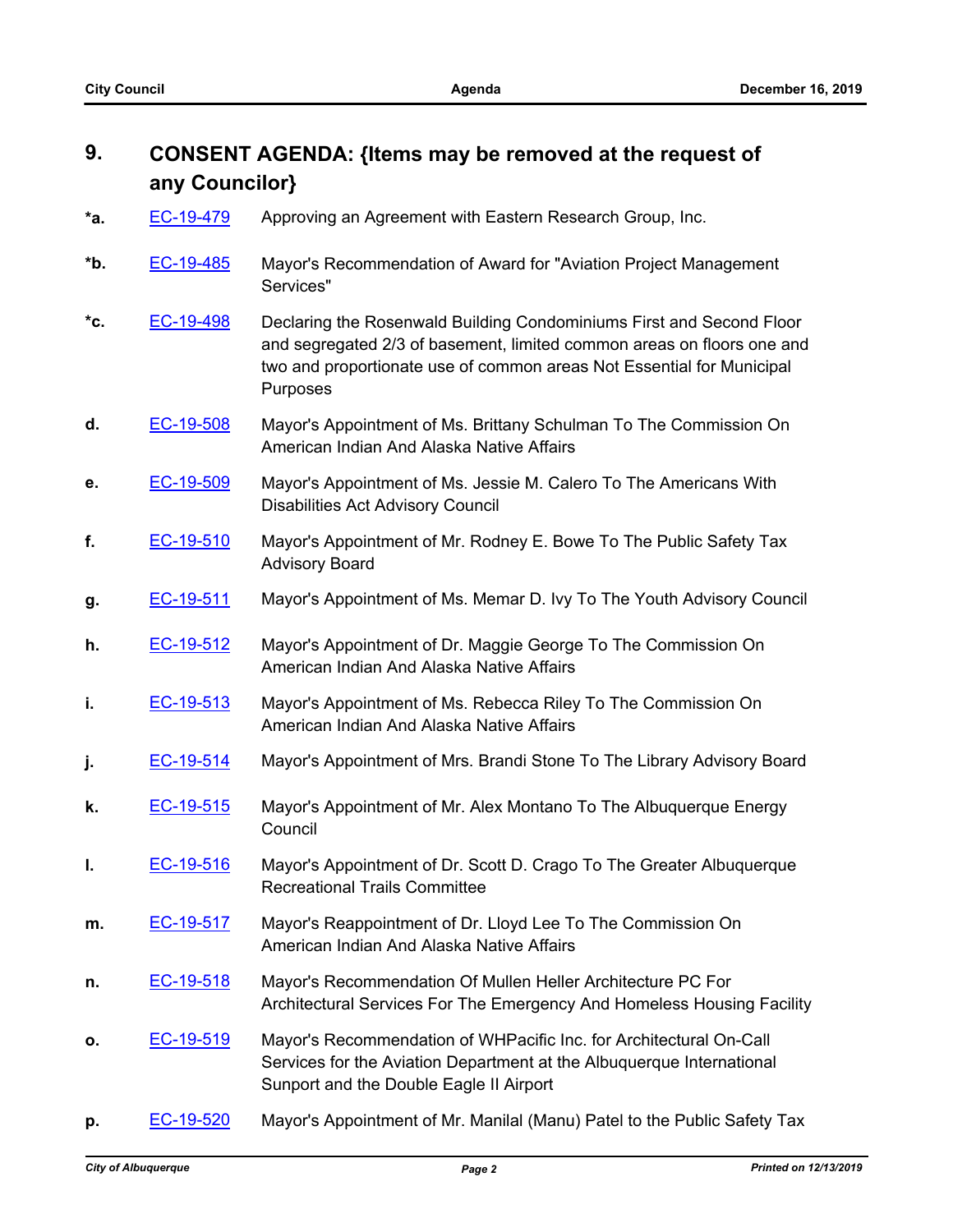#### Advisory Board

| q.  | EC-19-521 | Mayor's Appointment of Ms. Kimberly D. Gleason to the Commission on<br>American Indian and Alaska Native Affairs                                                                                                                                                      |
|-----|-----------|-----------------------------------------------------------------------------------------------------------------------------------------------------------------------------------------------------------------------------------------------------------------------|
| r.  | EC-19-522 | Mayor's Appointment of Mr. Kyle J. Tapaha to the Commission on<br>American Indian and Alaska Native Affairs                                                                                                                                                           |
| s.  | EC-19-523 | Mayor's Appointment of Leah Nauman (Black) to the Lodgers' Tax<br><b>Advisory Board</b>                                                                                                                                                                               |
| t.  | R-19-201  | Requiring The Department Of Municipal Development To Install Speed<br>Humps On Dover Street Northwest To Improve Public Safety (Borrego)                                                                                                                              |
|     |           | [Withdrawn by Sponsor]                                                                                                                                                                                                                                                |
| *u. | R-19-203  | Amending The Adopted Capital Implementation Program For The City Of<br>Albuquerque - Aviation Department By Supplementing Existing Projects,<br>Closing Projects, Approving New Projects And Grant Acceptance (Jones,<br>by request)                                  |
| *v. | R-19-209  | Approving And Authorizing The Filing Of A Grant Application For An Air<br>Pollution Control Grant With The U.S. Environmental Protection Agency<br>And Providing An Appropriation To The Environmental Health Department<br>In Fiscal Year 2020 (Sanchez, by request) |

#### **10. GENERAL PUBLIC COMMENTS**

**Any person wishing to address the Council during "General Public Comments" must register with Council Staff. Council Staff will begin accepting sign-ups promptly at 4:30 pm and sign-ups will close promptly at 5:30 pm.**

**The first 30 persons to sign-up will be permitted to speak under General Public Comment. Speakers beyond the first 30 must notify Council Staff of their preference to either provide general public comments at the end of the meeting under Other Business or to speak under General Public Comment at the next regular Council meeting. Speakers who choose to provide general public comment at the subsequent meeting will be placed at the top of the list.**

**As an alternative to providing general public comment, individuals are encouraged to sign up to speak on specific bills on the agenda, with a maximum of two agenda items. Individuals speaking on specific agenda items must keep their comments germane to that bill.**

#### **11. ANNOUNCEMENTS**

- **12. PUBLIC HEARINGS: {Appeals, SAD Protest Hearings}**
- **13. APPROVALS: {Contracts, Agreements, and Appointments}**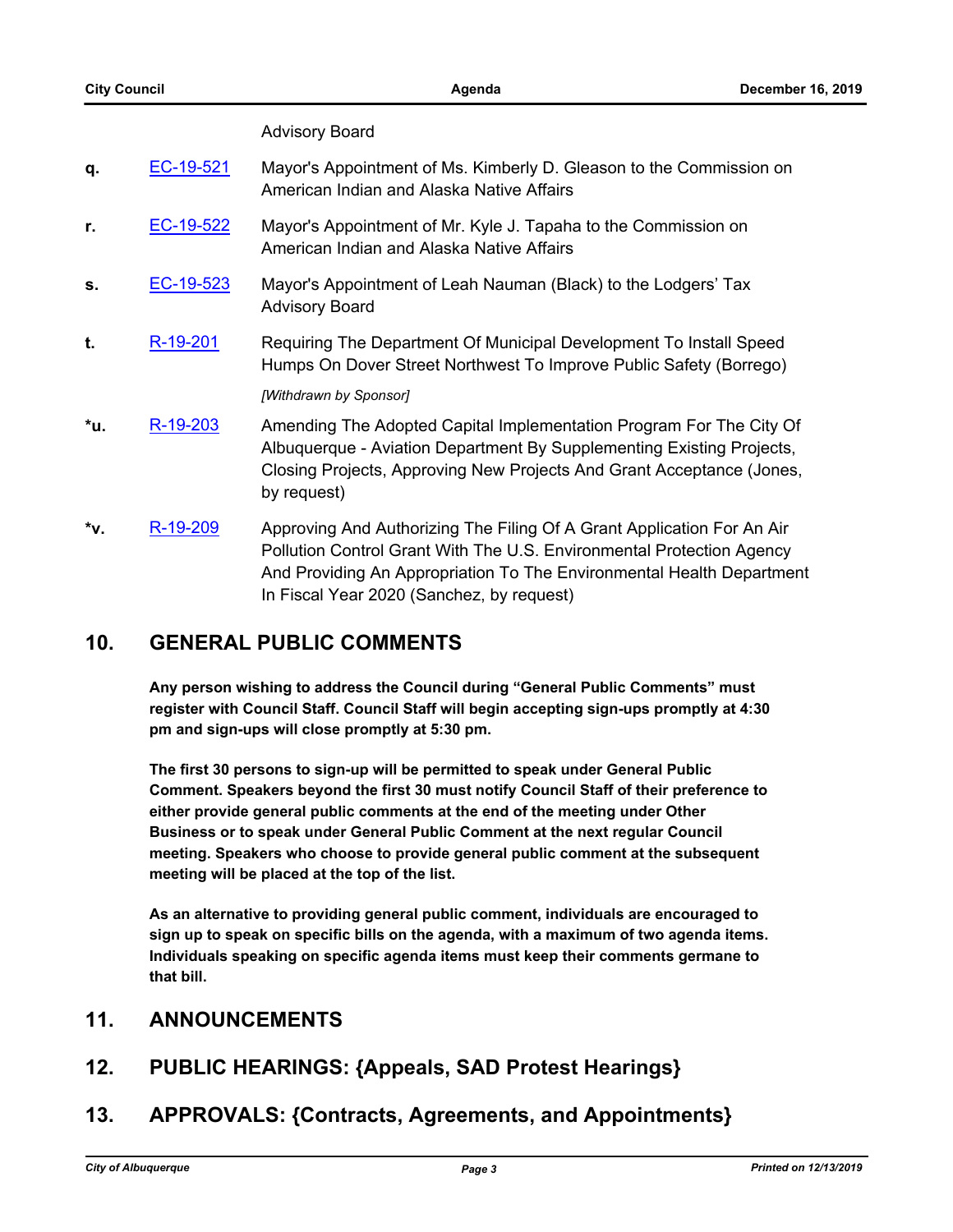#### **14. FINAL ACTIONS**

- **a. [O-19-85](http://cabq.legistar.com/gateway.aspx?m=l&id=/matter.aspx?key=11742)** Amending The Metropolitan Redevelopment Agency (MRA) Ordinance (Section 14-8-4-1 et. seq.) To Include In All Lease Agreements For Metropolitan Revenue Bond Funded Projects, An Annual Fee Equivalent To Ten Percent Of The Annual Abated Property Taxes On The Incremental Property Valuation, And To Direct The Deposit Of The Fee Into The MRA Account (Borrego, by request)
- **b.** [R-19-178](http://cabq.legistar.com/gateway.aspx?m=l&id=/matter.aspx?key=11659) Amending The Adopted Capital Implementation Program Of The City Of Albuquerque By Supplementing Current Appropriations For The Arenal/Crestview Bluff Open Space Land Acquisition (Peña)
- **c.** [R-19-189](http://cabq.legistar.com/gateway.aspx?m=l&id=/matter.aspx?key=11698) C/S Amending The Composition Of The Board Of Housing Commissioners For The Albuquerque Housing Authority (Peña, Benton)
- **d.** [R-19-207](http://cabq.legistar.com/gateway.aspx?m=l&id=/matter.aspx?key=11767) Amending The Adopted Capital Implementation Program Of The City Of Albuquerque By Changing The Scope Of Existing Lodgers' Tax Projects (Sanchez)

*[The intent is to defer R-19-207 to the January 6, 2020 Council meeting.]*

- **e.** [R-19-212](http://cabq.legistar.com/gateway.aspx?m=l&id=/matter.aspx?key=11796) A Resolution Relating To The Proposed Relationship Between The City Of Albuquerque's Departments Of Economic Development And Aviation And The New Mexico Small Business Investment Corporation For The Purpose Of Promoting Economic Development At The Albuquerque International Sunport's Aviation Center For Excellence (ACE) Business Park; Declaring The Intent Of The City Of Albuquerque To Consider For Adoption An Ordinance Authorizing The Pledge Of Certain Aviation Department Revenues Previously Appropriated For Local Economic Development Purposes To Leverage A Revolving Loan Program With The New Mexico Small Business Investment Corporation For The Benefit Of Eligible Private Entities Seeking To Locate At The Albuquerque International Sunport's ACE Business Park (Davis, by request)
- **f.** [M-19-7](http://cabq.legistar.com/gateway.aspx?m=l&id=/matter.aspx?key=11802) Supporting The City Of Albuquerque's Application Pending Before The New Mexico Public Regulation Commission To Grant Albuquerque Fire Rescue Full EMS Transport Authority (Davis, Harris, Jones)
- **\*g.** [O-19-87](http://cabq.legistar.com/gateway.aspx?m=l&id=/matter.aspx?key=11779) Amending Certain Provisions In Section 4-1-1 Et Seq., ROA 1994, The Fiscal Agent Ordinance, To Add The Chief Financial Officer As A Member Of The Investment Committee, And To Update The Types Of Investments Allowed For Cash Balances Not Required For Immediate Disbursement To Ensure This Ordinance Coincides With Recently Enacted Statutory Amendments Pertaining To Investments Of Cash Balances Not Required For Immediate Disbursement (Peña, by request)
- **\*h.** [R-19-215](http://cabq.legistar.com/gateway.aspx?m=l&id=/matter.aspx?key=11821) Amending R-17-233, Enactment Number R-2017-095, To Extend The Effective Date Of The Interim Procedures While The Neighborhood